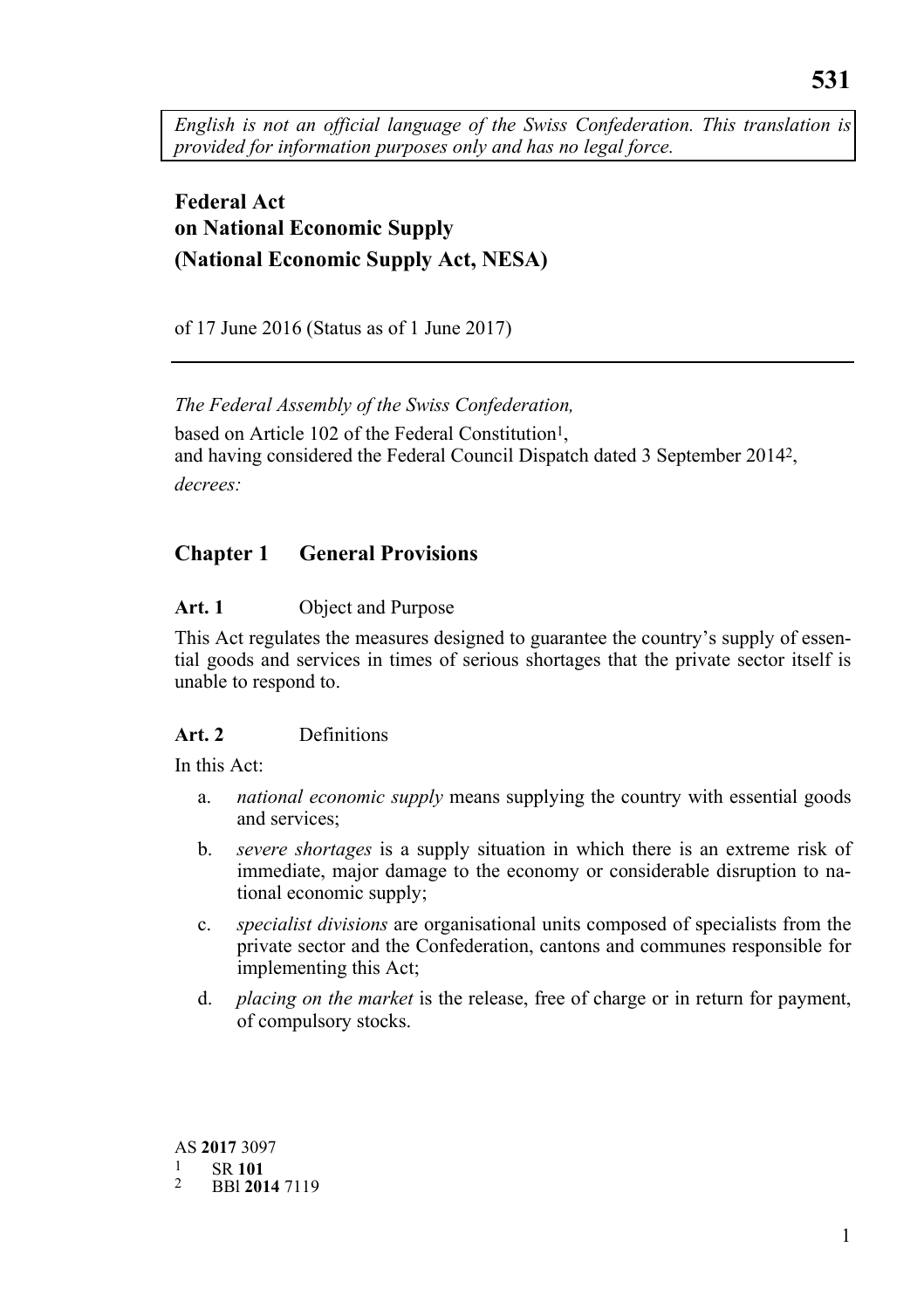## **Art. 3** Principles

1 National economic supply is the responsibility of the private sector.

2 If the private sector is unable to guarantee national economic supply in times of severe shortages, the Confederation and, if necessary, the cantons shall take any measures required.

<sup>3</sup> The private sector and the public sector shall cooperate. Before any implementing provisions are issued, it should first be ensured that the private sector is unable to ensure national economic supply through voluntary measures.

### Art. 4 **Essential goods and services**

1 Goods and services are regarded as essential if they are required directly or through economic processes to overcome serious shortages.

2 Essential goods are, in particular:

- a. energy sources, together with all the means of production and processing required therefor;
- b. foodstuffs, feedstuffs, therapeutic products, seed and plants;
- c. other indispensable goods that meet day-to-day needs;
- d. raw materials and auxiliary agents for agriculture, trade and industry.

3 Essential services are, in particular:

- a. transport and logistics;
- b. the provision of information and communications services;
- c. transmission and distribution of energy sources and energy;
- d. payment services;
- e. storage of goods and energy.

4 Essential services include the operating facilities and resources required therefor.

## **Chapter 2 Preparatory Measures Section 1 General Provisions**

### **Art. 5** Mandate

1 The Federal Council shall mandate the specialist divisions to take preparatory measures to ensure that national economic supply can be ensured in the event of imminent or already existing serious shortages.

2 The specialist divisions shall ensure that the preparatory measures do not distort competition.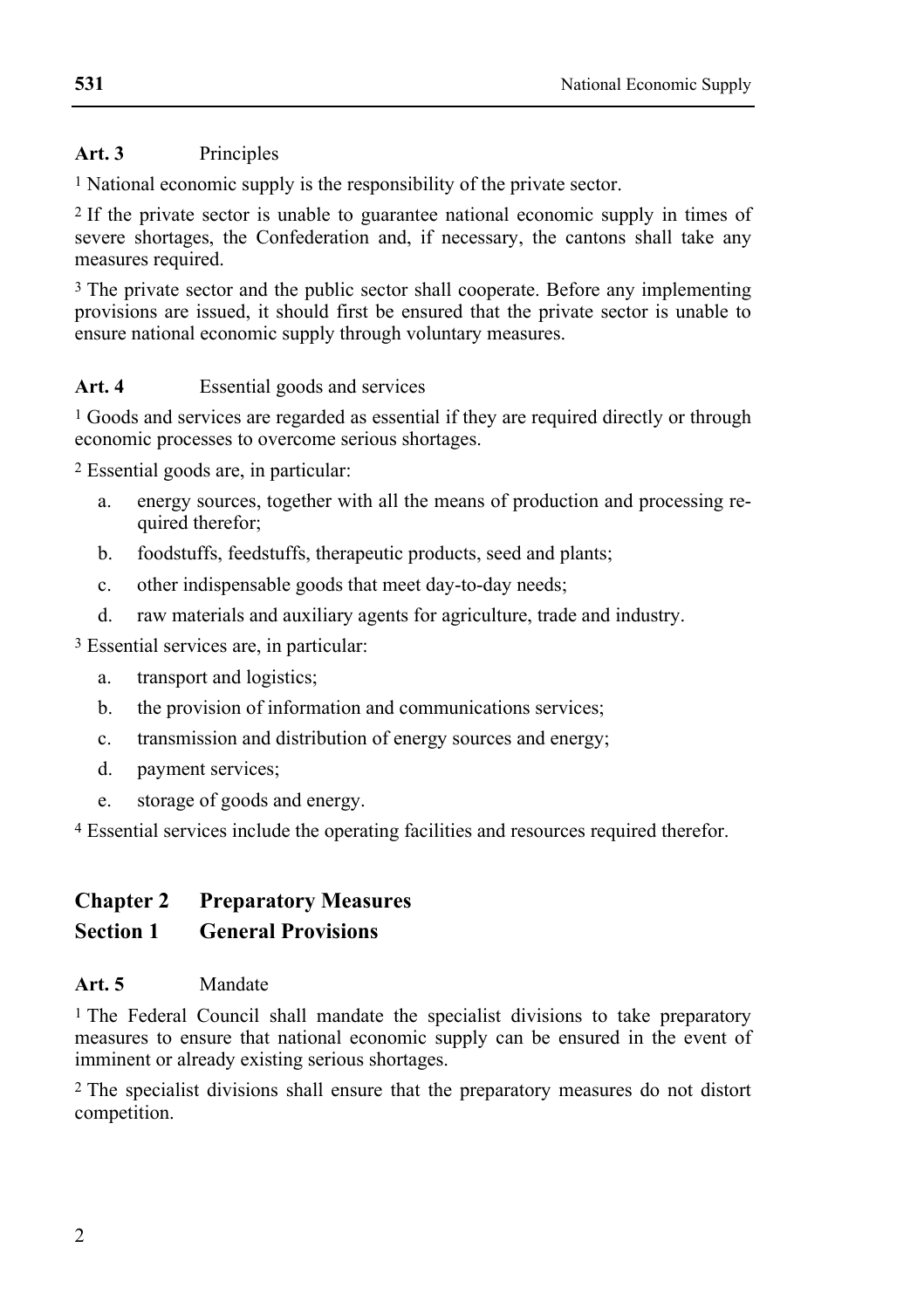3 The Federal Council is responsible for coordination between the departments. The Federal Department of Economic Affairs, Education and Research (EAER) has overall responsibility.

4 If the voluntary measures taken by the private sector are insufficient, the Federal Council may require companies that are of particular importance to national economic supply to ensure that they are in a position to continue production, processing and delivery, and in particular to have technical and administrative measures in place.

5 The foregoing applies without prejudice to the activities of other public authorities to ensure the supply of essential goods and services.

#### **Art. 6** Industry agreements

The Federal Council may decree that industry agreements on ensuring national economic supply in times of severe shortages shall be generally binding provided:

- a. a qualified majority of the businesses in the industry concerned has approved them;
- b. they are in accordance with the federal supply targets;
- c. they guarantee equality of rights, do not violate any mandatory federal or cantonal provisions and do not permanently affect the interests of other economic sectors; and
- d. they are expected to generate significant macroeconomic benefits.

#### **Section 2 Stockpiling**

#### **Art. 7** Principles

1 The Federal Council may require stockpiling of certain essential goods.

2 The Federal Office for National Economic Supply (FONES) shall conclude agreements with the companies concerned on the stockpiling of such goods.

<sup>3</sup> If an agreement is not concluded within a reasonable period of time, the FONES shall order an agreement to be concluded. In addition, the Federal Council may impose authorisation requirements for the import of goods which must be stockpiled.

#### Art. 8 Duty to conclude an agreement

1 Any person who imports, manufactures, processes or places essential goods on the market for the first time is required to conclude an agreement.

2 The Federal Council determines which companies are required to conclude an agreement.

3 The FONES may exempt from the obligation to conclude an agreement those companies that would only make a minor contribution to the security of supply.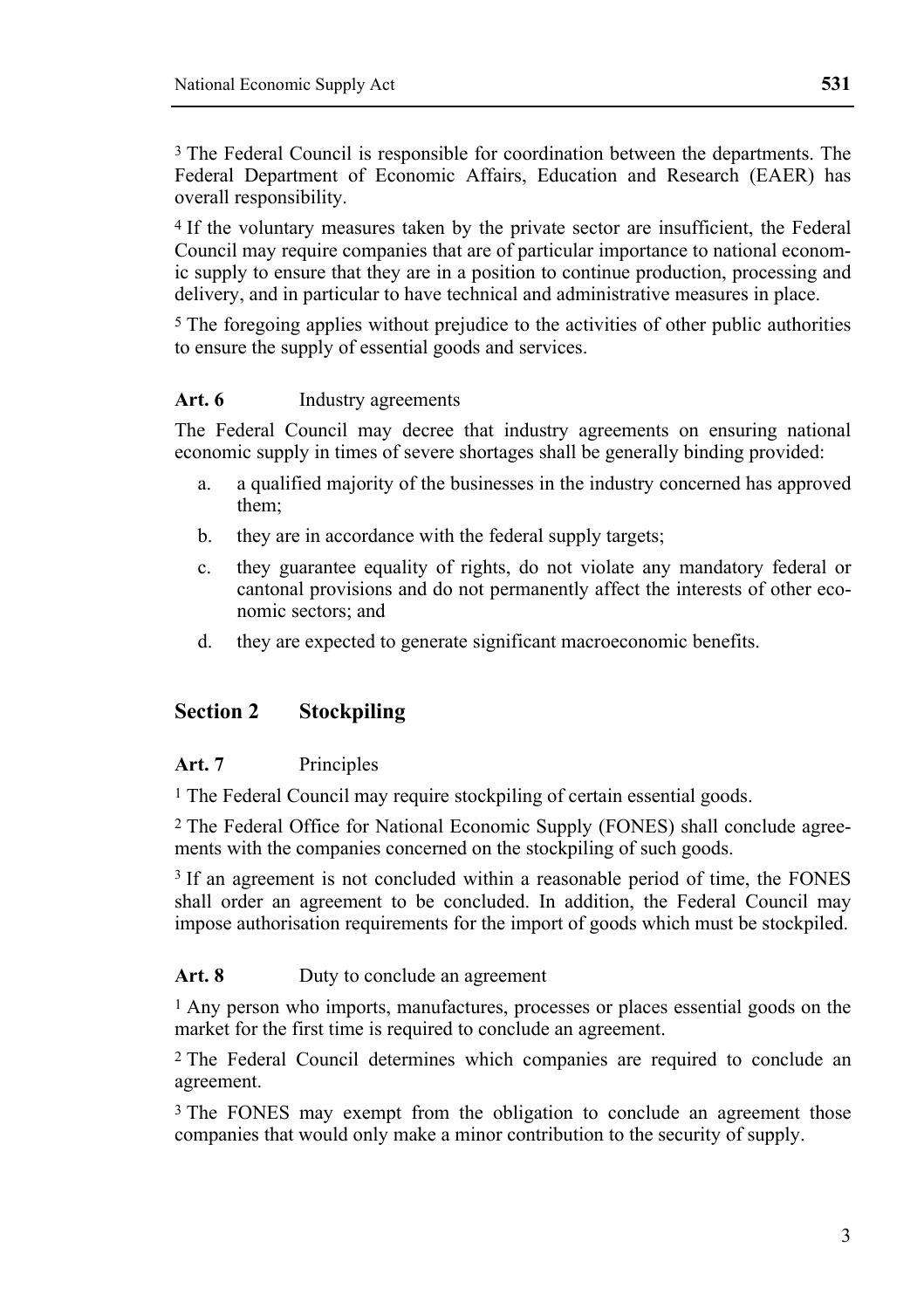## Art. 9 Minimum demand, quantity and quality

The EAER shall determine for a specific period of time the minimum demand, quantity and quality of each essential commodity which the Federal Council has decreed shall be stockpiled.

### Art. 10 Compulsory stocks agreement

The compulsory stocks agreement regulates in particular the following:

- a. the nature and volume of the goods;
- b. the storage, handling, supervision, control and replacement of the stockpiled goods;
- c. the storage location;
- d. funding and insurance;
- e. payments to cover storage costs as well as any reduction in the value, weight and quality of the goods that may result from storage;
- f. any transfer of the storage obligation to third parties;
- g. any obligation to participate in the creation of the guarantee fund (Art. 16);
- h. any contractual penalty (Art. 43).

#### **Art. 11** Compulsory stocks

1 Companies that are contractually obliged to maintain stocks must do so.

2 If the obligation to maintain stocks is transferred partially or entirely to a suitable third party, the FONES shall conclude a separate compulsory stocks agreement with the third party on the amounts to be maintained.

3 The EAER may issue a compulsory purchase order if this is necessary in order to exploit existing capacity or to construct warehouses or storage facilities for compulsory stocks. This shall be done in accordance with the Compulsory Purchase Act of 20 June 19303.

### Art. 12 Compulsory stocks ownership

1 Goods held as compulsory stocks shall be the property of the holder.

2 Goods to which third parties claim ownership rights can only be held as compulsory stocks if all entitled parties undertake jointly to operate at the service of the Confederation and if necessary of the loan provider.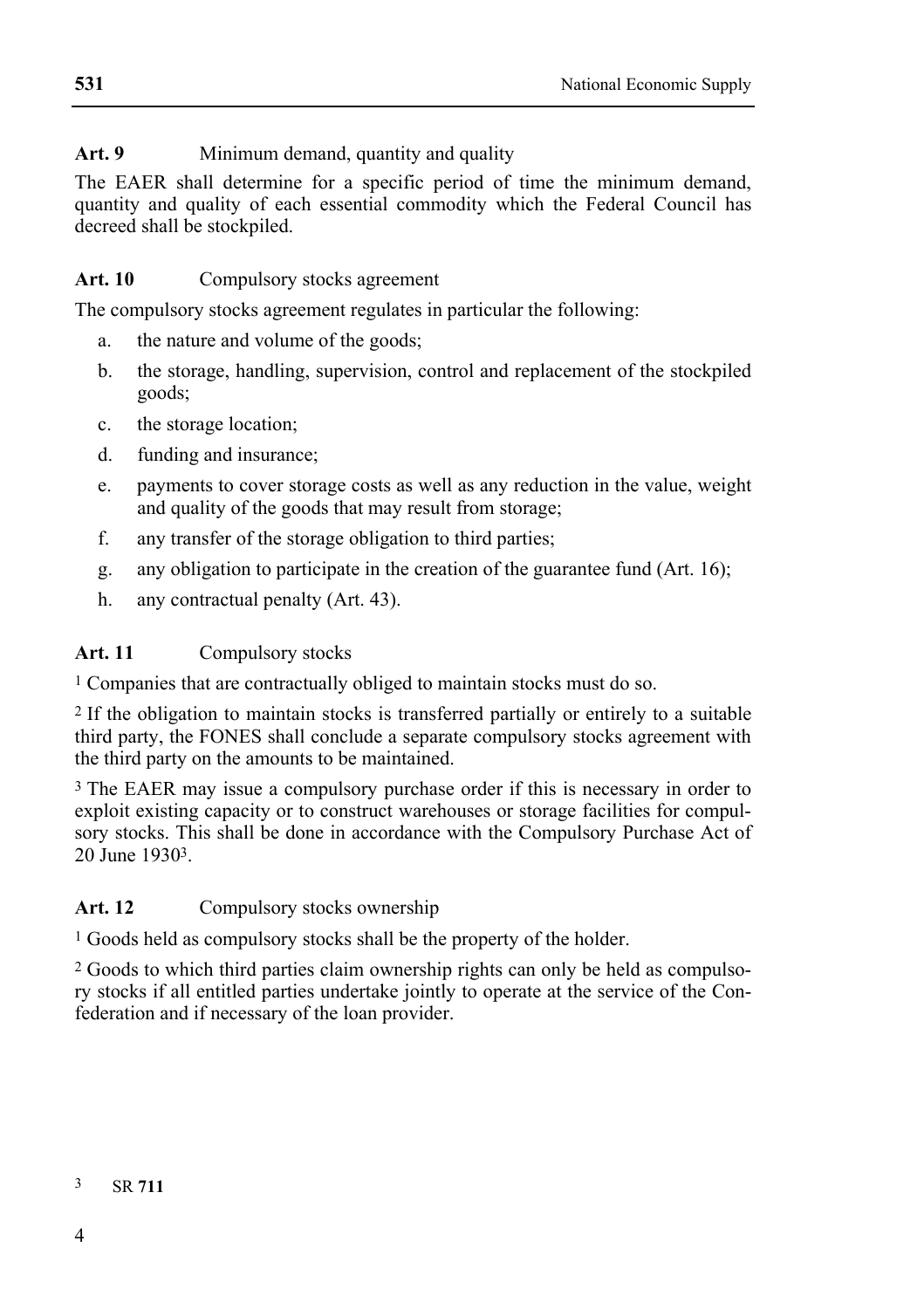1 Compulsory stocks may only be altered or liquidated with the written permission of the FONES; the foregoing applies without prejudice to the release of stocks under Article 31 paragraph 2 letter f.

2 Before compulsory stocks are reduced or liquidated, the holder must repay the loan guaranteed by the Confederation pro rata and meet all obligations towards the guarantee fund (Art. 16).

<sup>3</sup> If the holder of compulsory stocks is unable to repay the loan or to meet its obligations towards the guarantee fund, the FONES may demand an appropriate guarantee as an alternative.

#### Art. 14 Supplementary compulsory stockpiling

1 Companies may make an arrangement with the FONES to stockpile certain amounts of essential goods of a certain quality, even though the Federal Council does not require stocks of them to be held.

2 Articles 10, 11 paragraphs 1 and 2, 12 and 13 apply by analogy.

3 In the case of economic intervention, the companies may use at least half of these stocks for their own needs or to supply customers.

#### Art. 15 Stockpiling by the Confederation

If companies are unable to stockpile essential goods or can only do so to a limited degree, the Confederation may hold its own stocks.

### **Section 3 Guarantee Funds**

#### Art. 16 Formation of guarantee funds

1 If economic sectors create special private funds (guarantee funds) earmarked to cover storage costs and counteract price volatility, these must be administered by a private entity and separately from its own assets.

2 The EAER is required to authorise the formation, administration, changes to and closure of a guarantee fund and the statutes of the administering private entity.

3 If, pursuant to the compulsory stockpiling contract, a stockpiling company is required to participate in the establishment of a guarantee fund and become a member of the administering entity, the latter is obliged to admit the stockpiling company as a member.

4 Companies that are exempt from the obligation to hold compulsory stocks under Article 8 paragraph 3 must participate in the establishment of a guarantee fund similar to the other companies.

5 It is not permitted to levy guarantee fund contributions on domestically produced foodstuffs, feedstuffs, seeds or plants.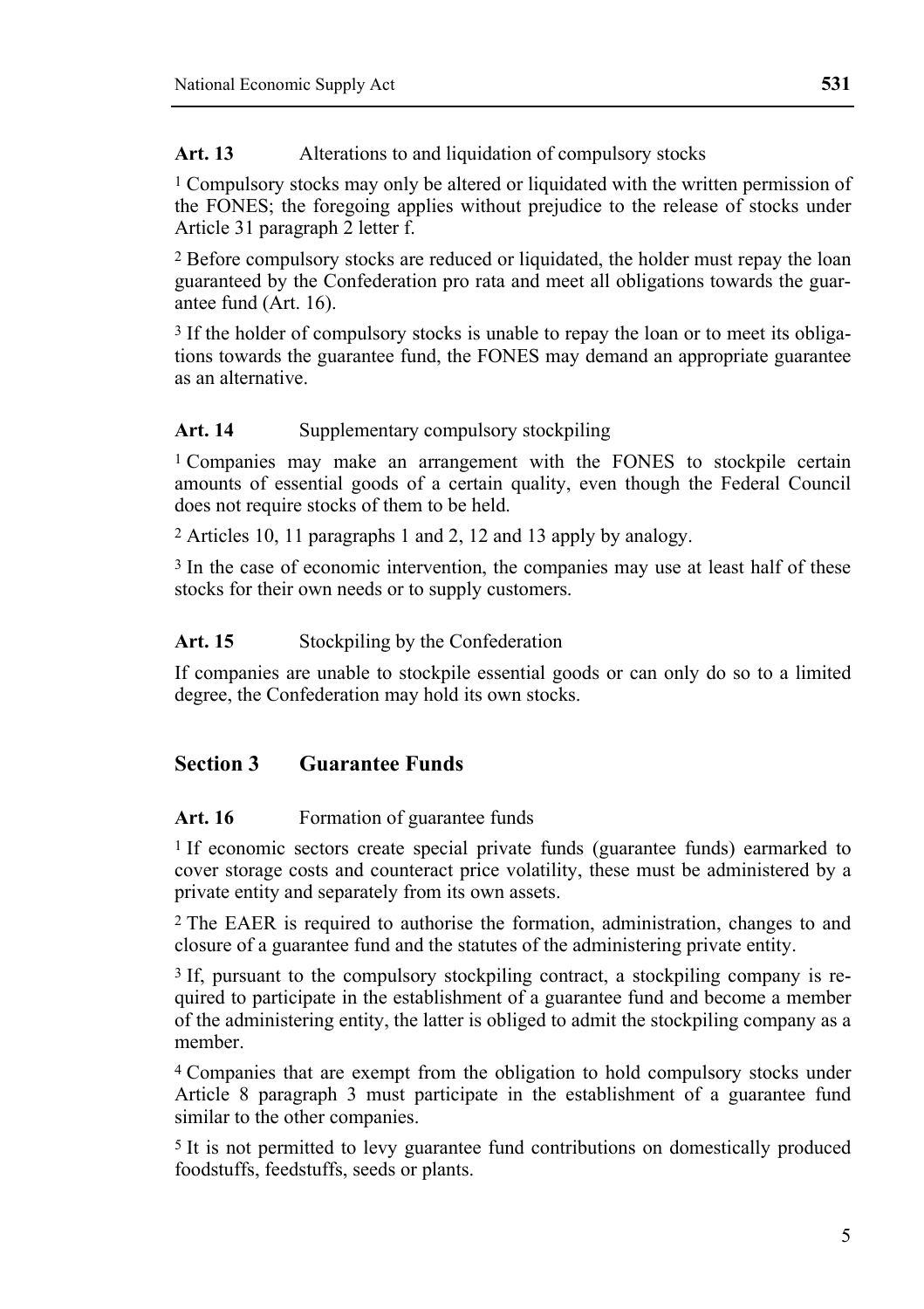### **Art. 17** Oversight

1 The FONES is responsible for overseeing the guarantee funds and their administering entities.

2 If the monies in a guarantee fund are not used for the purpose for which they are intended or if there is a disparity between the amounts collected and the funds required, the FONES shall prescribe appropriate modifications.

## Art. 18 Compliance with international obligations

In order to comply with international obligations, the Federal Council may set a ceiling for contributions to the guarantee funds incurred on import.

### Art. 19 Border charges

If border charges are reduced as a result of international agreements or of current market regulations, customs duties are first reduced before any reduction to guarantee fund contributions.

## **Section 4 Funding of Compulsory Stocks Maintenance, Fees and Securities**

## Art. 20 Funding of goods

The Confederation shall guarantee bank loans for funding the goods held as compulsory stocks and as supplementary compulsory stocks.

### Art. 21 Assumption of costs by the Confederation

1 If the monies in the guarantee funds are insufficient to cover the costs of storage and price losses on compulsory stocks, the private administering entities (Art. 16) shall take the necessary measures. They may not levy guarantee fund contributions on domestically produced foodstuffs, feedstuffs, seeds or plants.

2 If it can be shown that the costs of compulsory storage cannot be covered by the measures referred to in paragraph 1 nor by the measures prescribed by the FONES in accordance with Article 17 paragraph 2, the Confederation shall bear all or part of the uncovered costs. In the case of foodstuffs, feedstuffs, seeds and plants, the Confederation shall assume all uncovered costs.

3 The Federal Council shall set the criteria according to which it shall assume costs.

### **Art. 22** Taxes and other public charges

1 In the assessment of direct federal and cantonal taxation, the following value adjustment may be calculated for goods held as compulsory stocks:

a. compulsory stocks (Art. 11): maximum 50 per cent of the basic price;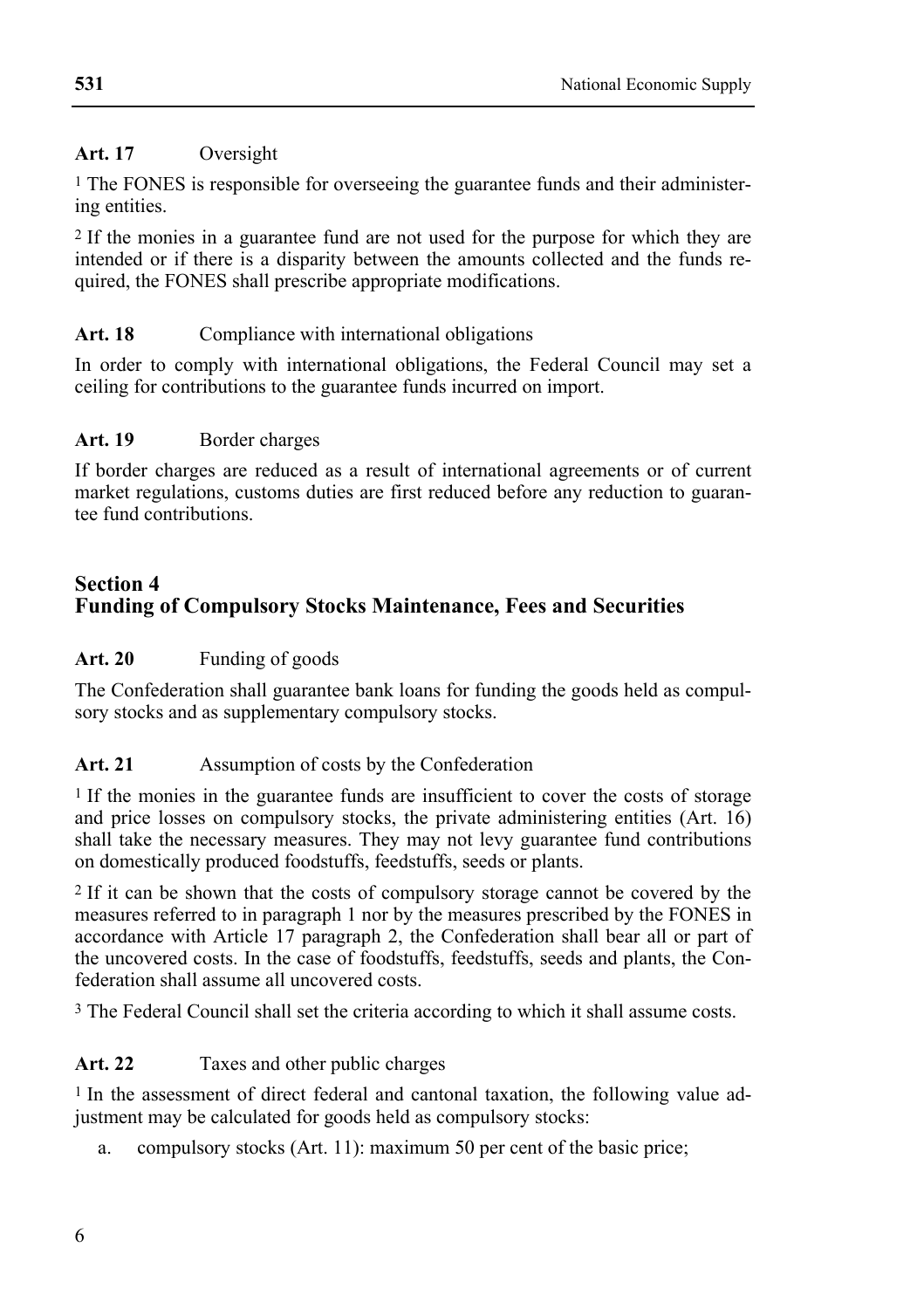b. supplementary compulsory stocks (Art. 14): maximum 80 per cent of the purchase or cost price; if the actual value of the goods is less, this shall provide the basis for calculating the value adjustment.

2 Undisclosed reserves arising from the value adjustment under paragraph 1 shall be taxed at the time the value adjustment is cancelled.

<sup>3</sup> If stocks are no longer subject to compulsory holding as a result of an amendment made to the compulsory stockpiling agreement by the FONES, the cancellation of the value adjustment that is no longer admissible can be apportioned lineally over a maximum of three tax periods. If the compulsory stockholder voluntarily cancels the value adjustment, this apportionment is not permitted.

4 Compulsory stocks are not subject to stamp duty.

#### **Art. 23** Securities

1 If the Confederation has guaranteed the funding of compulsory stocks, the stocks and any indemnity rights shall serve as security. If the stocks are not available in the amount stated, all other goods owned by the holder of compulsory stocks of the same type shall be regarded as compulsory stocks.

2 Private or public law rights to such compulsory stocks and indemnity rights that are held by third parties in terms of the law or the agreement shall remain ineffective in the event that the Confederation holds a right of separation settlement or of lien. The sole exception to the foregoing is the lien held by the owner of storage depots in respect of claims under Article 485 of the Code of Obligations4.

#### Art. 24 **Right of separation**

1 If the Confederation or a third-party undertaking adopts the obligations of the owner of stocks from the guaranteed loans (Art. 20), the Confederation or third party shall directly acquire the ownership of the compulsory stock and any indemnity rights, if:

- a. bankruptcy proceedings are commenced in respect of the owner of stocks;
- b. bankruptcy proceedings are stayed in accordance with Articles 725*a*, 764, 820 or 903 of the Code of Obligations<sup>5</sup> or with Article 84*a* of the Swiss Civil Code6; or
- c. the owner of stocks has been granted a debt restructuring moratorium or emergency moratorium.

2 If the value of the compulsory stock or the indemnity rights at the time of the actual takeover or the concluded sale and after deduction of all costs exceeds the value of the rights of the Confederation or the third-party undertaking following its repayment of the loans, the Confederation or the third-party undertaking shall first of all settle the liabilities of the compulsory stock owner towards the guarantee fund. The re-

| 4 | SR 220 |
|---|--------|
| ╮ | SR 220 |
| 6 | SR 210 |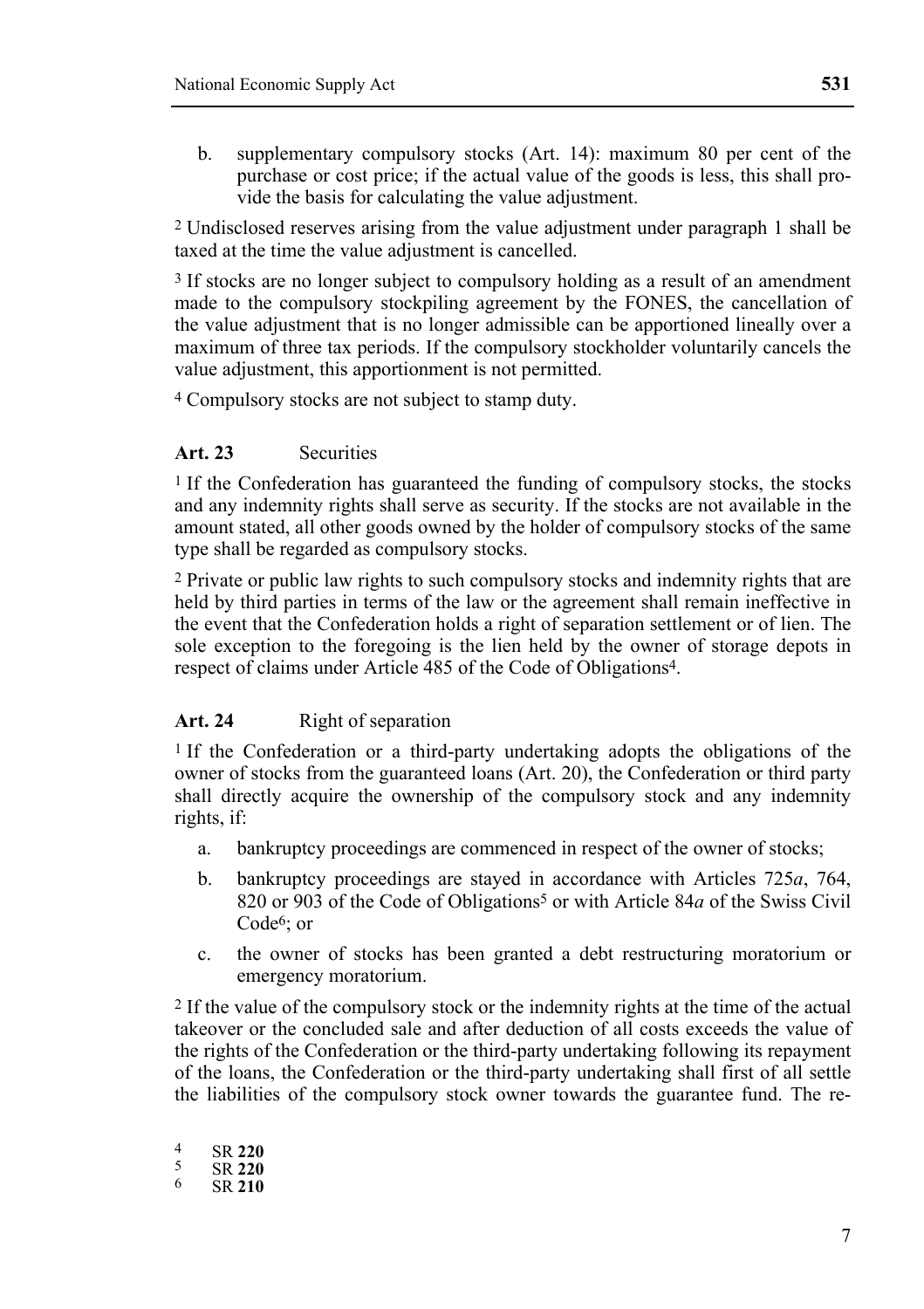mainder shall pass to the insolvent estate or, in the case of stay of bankruptcy, or debt restructuring moratorium and emergency moratorium proceedings, to the debtor.

<sup>3</sup> If the Confederation or third-party undertaking, after deduction of all the costs, is not repaid in full by taking ownership of or selling the goods, it shall participate in the bankruptcy proceedings or in the composition agreement. In the case of a stay of bankruptcy or an emergency moratorium on debt enforcement, the Confederation or third-party undertaking shall acquire an interest-bearing claim against the debtor that is not subject to prescription.

#### **Art. 25** Lien

<sup>1</sup> If debt enforcement proceedings are commenced against the owner of compulsory stocks by seizure of assets or realisation of the compulsory stock and any indemnity rights, the Confederation shall in respect of its secured claims have the status of a pledge holder of priority ranking that is not participating in the debt enforcement proceedings.

2 Third parties with statutory or contractual rights to the compulsory stock acquire a right to be paid as creditors in respect of their claims that ranks immediately behind the Confederation and, if applicable, behind the guarantee fund.

3 Third-party claims to compulsory stocks or equivalent claims of the debtor can only be made in a debt enforcement process.

#### **Art. 26** Avoidance actions

Avoidance claims in accordance with Articles 285–292 of the Federal Act of 11 April 18897 on Debt Enforcement and Bankruptcy resulting from rulings on goods for which the Confederation or a third party have a right of separation in accordance with Article 24 of this act or a lien in accordance with Article 25 can only be assigned to a creditor once the Confederation or third party has waived the claims.

## **Section 5 Transport and Other Services**

#### **Art. 27**

The Federal Council shall take the measures required to guarantee adequate means of transport, information and communication during a period of severe shortages, to keep transport routes and information and communication channels open, and to provide storage depots.

7 SR **281.1**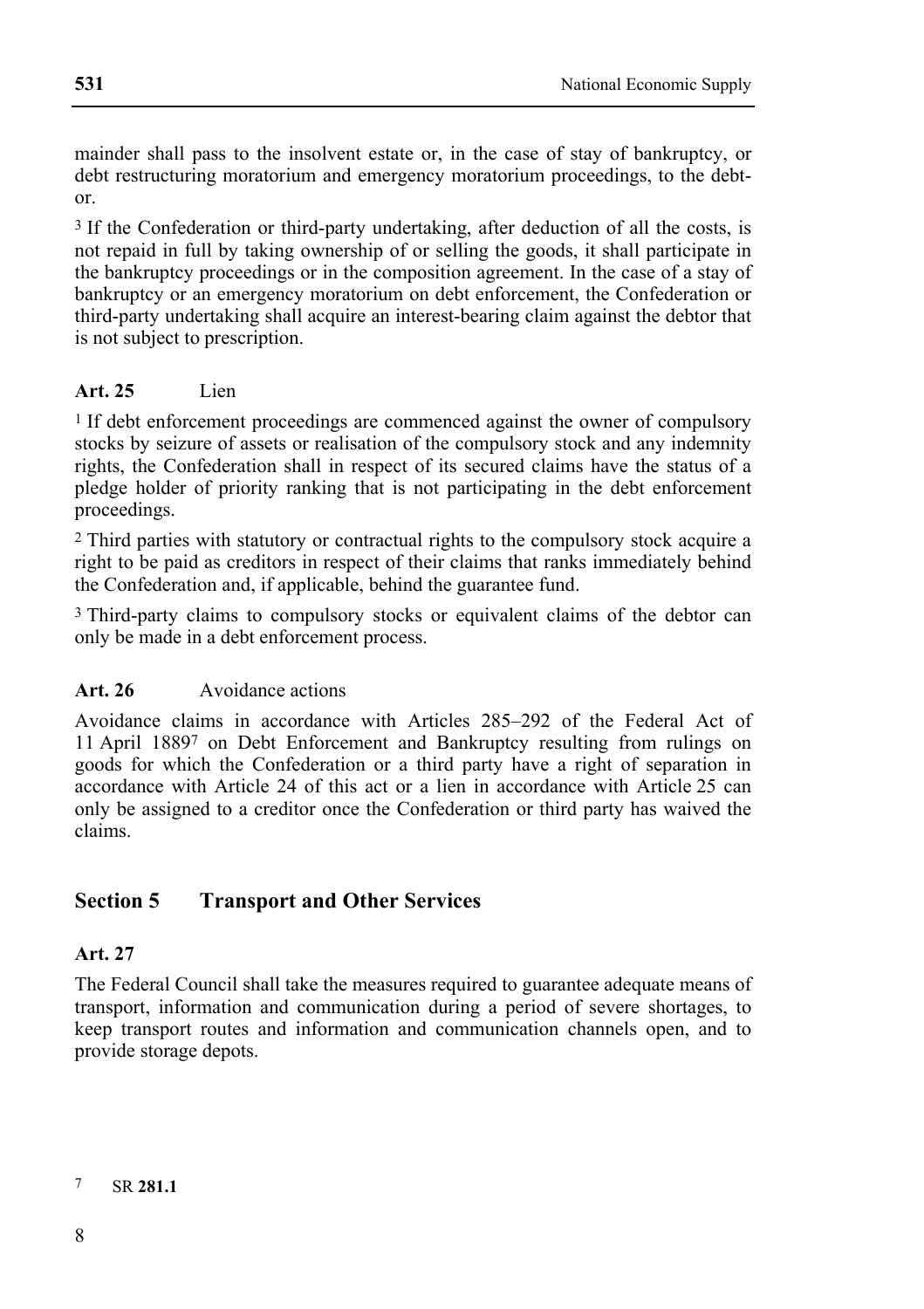## **Section 6 Use of Domestic Resources**

#### **Art. 28** Forestry

1 In order to guarantee national economic supply, the Federal Council may order the increased exploitation of the forests.

2 If a compensation fund is created in order to cover the costs incurred thereby, the Federal Council may provide for forestry enterprises that do not participate in such a fund to be required to make financial contributions, provided the fund:

- a. is managed by a representative body;
- b. is not involved in timber production, timber processing or the sale of timber or timber products.

<sup>3</sup> The administration of the fund may not be financed by contributions under paragraph 2.

#### **Art. 29** Water supply

The Federal Council may issue regulations to guarantee the supply of drinking water in emergency situations.

#### Art. 30 **Suitable agricultural land**

The Federal Council shall ensure, in particular with planning measures, that sufficient and suitable agricultural land is maintained, in particular crop rotation areas, so that the country has a sufficient supply basis in times of severe shortages.

#### **Chapter 3 Economic Intervention Measures to Prevent Severe Shortages**

#### Art. 31 **Regulations on essential goods**

1 In the case of imminent or existing severe shortages, the Federal Council may take temporary measures to intervene in the economy in order to ensure the supply of essential goods.

2 It may issue regulations on:

- a. procurement, distribution, use and consumption;
- b. restriction of supply;
- c. processing and adapting production;
- d. using, recovering and recycling raw materials;
- e. increasing storage capacity;
- f. releasing compulsory stocks and other stocks;
- g. the obligation to supply;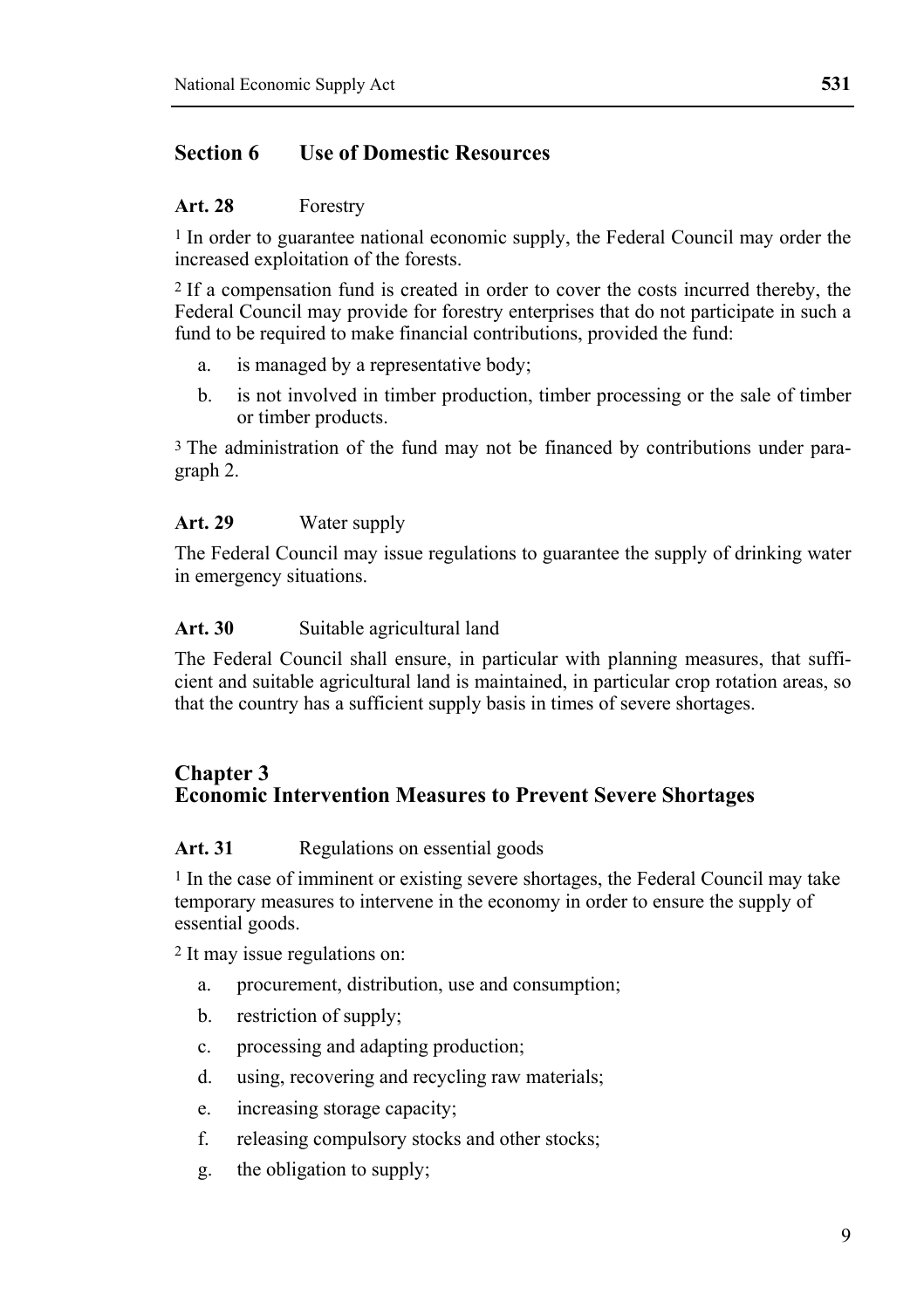- h. increasing imports;
- i. restricting exports.

3 It may, where necessary, conduct legal transactions at the Confederation's expense.

#### Art. 32 **Regulations on essential services**

1 In the case of imminent or existing severe shortages, the Federal Council may take temporary measures to intervene in the economy in order to ensure the supply of essential services.

2 It may issue regulations on:

- a. securing, operating, using and commissioning infrastructure of energy supply, of information, communication and transport logistics companies and of means of transport;
- b. expanding, restricting or prohibiting individual services;
- c. the obligation to provide services.

3 It may, where necessary, conduct legal transactions at the Confederation's expense.

### Art. 33 Price control and regulations on margins

1 The Federal Council may order the control of prices of essential goods and services that are the object of economic intervention measures.

2 It may issue regulations on restricting price margins for such goods and services.

3 The above is without prejudice to the application of price control regulations for certain goods and services resulting from other legislation.

### Art. 34 **Temporary inapplicability of other statutory provisions**

1 The Federal Council may, during the period in which the economic intervention measures apply, declare other statutory provisions to be inapplicable. Such provisions are listed in Annex 1.

2 Provisions may only be declared inapplicable insofar as they contradict the measures pursuant to this Act.

<sup>3</sup> The declaration of inapplicability may not have any irreversible impact or one extending beyond the period during which the measures are in place.

4 In the case of imminent or existing severe shortages, the Federal Council may introduce further provisions to Annex 1.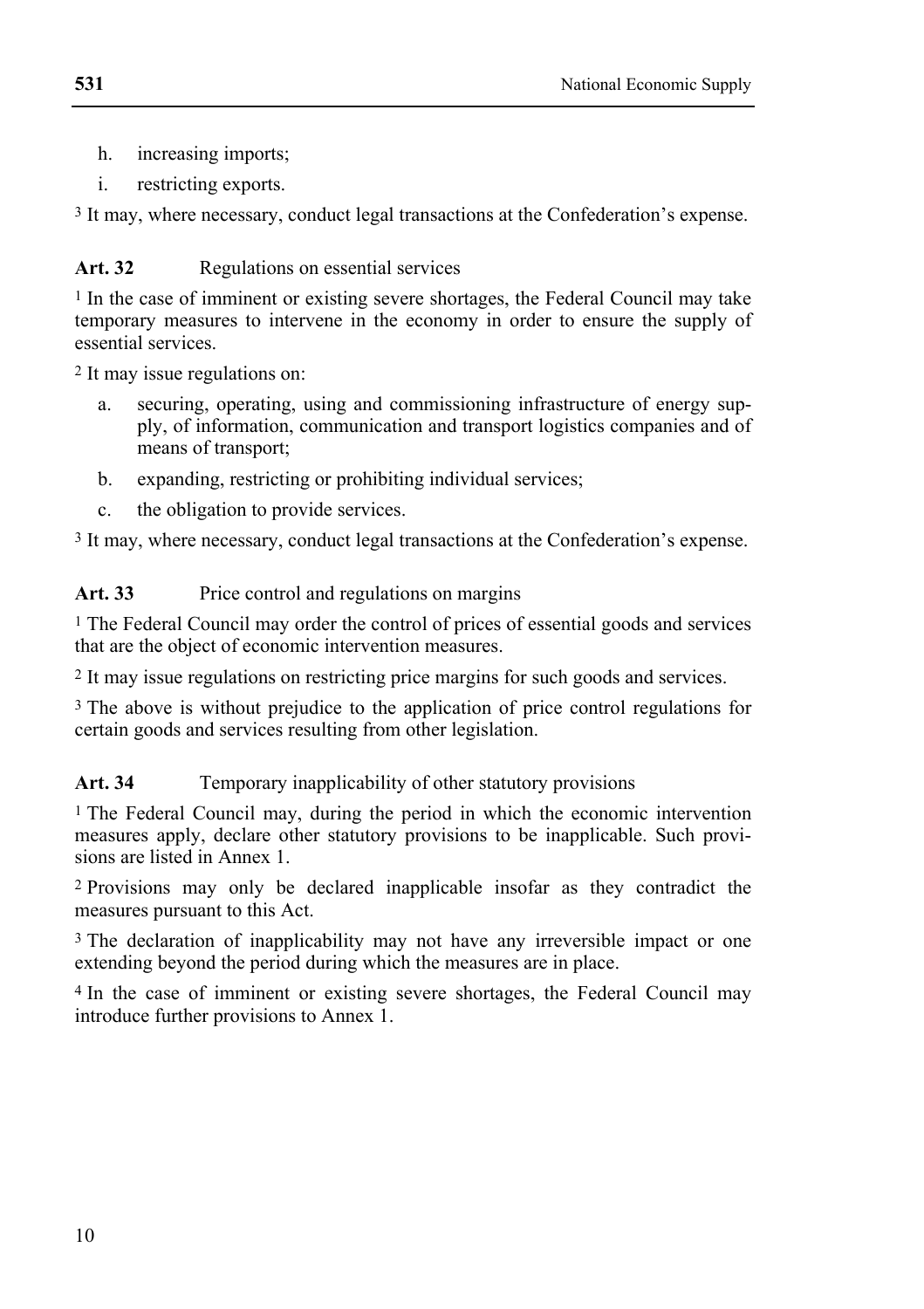## **Chapter 4 Support, Compensation and Insurance**

Art. 35 Support for measures undertaken by private sector and public entities

<sup>1</sup> The Confederation may support measures undertaken by private and public entities to secure national economic supply within the bounds of the funds approved therefor, provided the measures:

- a. help to considerably strengthen essential supply systems and infrastructure during preparations for a situation severe shortages; or
- b. contribute significantly to the supply of essential goods and services in the case of imminent or existing severe shortages.

2 The Confederation shall determine the measures that may receive support, the amount of funds and guarantees and the conditions under which support is given. In doing so it shall take account of the interests of national economic supply, the costeffectiveness of each measure and the interests of the entities involved.

#### Art. 36 Guaranties for acquiring means of transport

The Federal Council may grant guarantees to Swiss transport and logistics companies to finance means of transport in as far as:

- a. the vehicles are essential for national economic supply;
- b. the vehicles are registered or matriculated in Switzerland; and
- c. the vehicles have not already been acquired with funds provided by the Confederation under other legislation.

#### Art. 37 Security against means of transport

<sup>1</sup> The means of transport, all related operating equipment and documents, and the indemnity rights shall serve as security for the Confederation as soon as it has granted its guarantee. Insofar as a public register exists, the Confederation's claim to security in rem against the means of transport shall be noted in this register ex officio.

2 Where the Confederation has honoured a guarantee, it shall have a right of separation in relation to the means of transport plus all related operating equipment and documents and any rights to compensation, and in the case of distraint, it shall have a priority lien up to the amount of the sum guaranteed.

3 The provisions concerning the right of separation and lien over compulsory stocks (Art. 24–26) apply mutatis mutandis.

4 The FONES can demand additional security if the value of the means of transport and the indemnity rights are insufficient or uncertain to cover the guarantee claim.

5 The Federal Council shall regulate the details of granting guarantees and the technical requirements for the means of transport.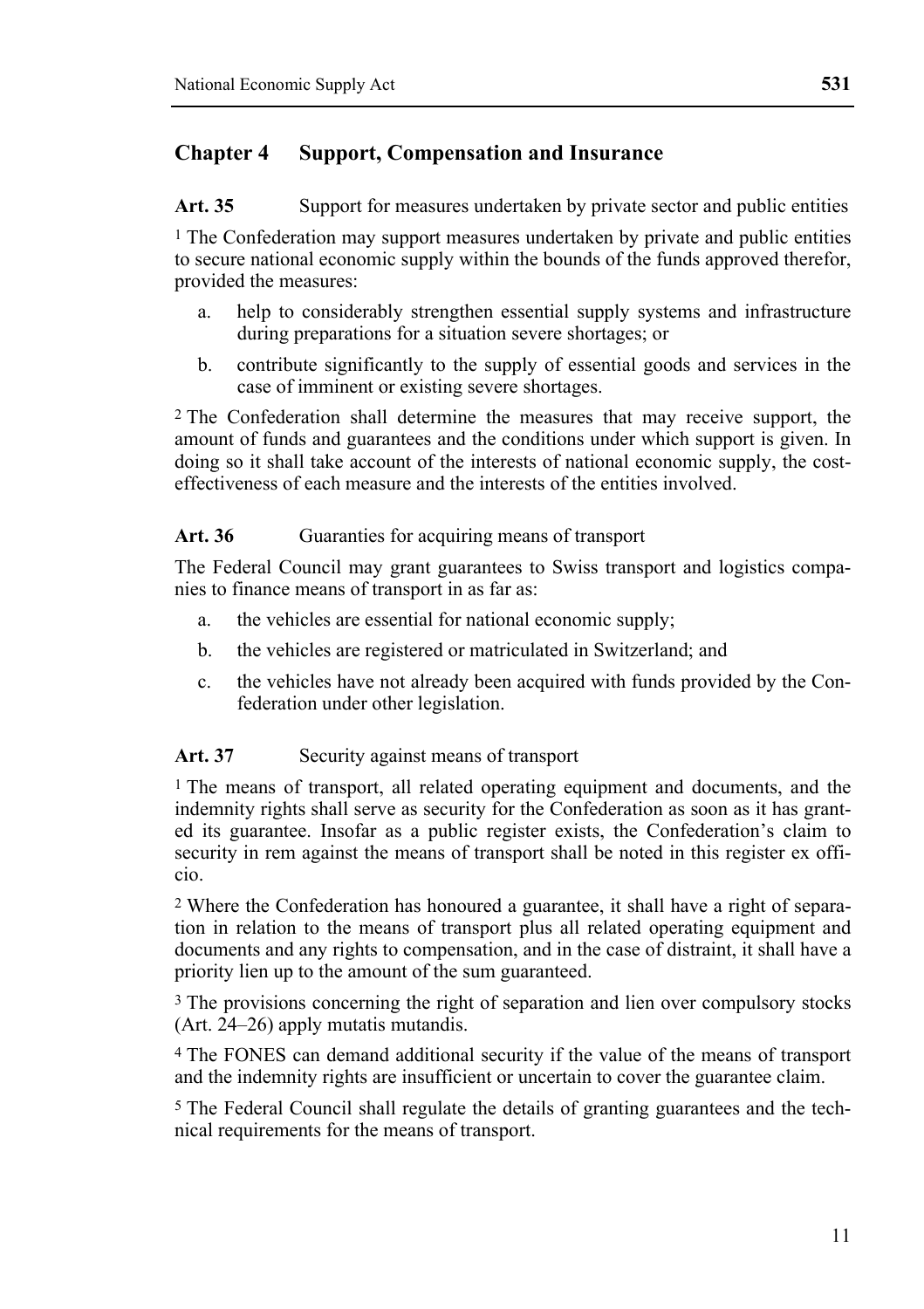#### **Art. 38** Compensation

1 The Confederation may pay compensation to private and public sector undertakings for measures under Articles 5 paragraph 4 and 31-33 insofar as:

- a. the measures need to be taken quickly; and
- b. the undertakings do not suffer any substantial unreasonable loss.

2 The Federal Council shall decide on the conditions for compensation.

3 The FONES shall specify the compensation amount in each individual case and the requirements therefor. In particular it shall take into account the undertakings' own particular interests in the measures and the benefits that they may draw from them.

#### **Art. 39** Insurance and reinsurance

<sup>1</sup> The Confederation may provide insurance and reinsurance cover if such cover is not obtainable on the insurance market or is not obtainable on reasonable conditions. It may offer cover for:

- a. essential goods and services;
- b. essential means of transport;
- c. warehouses.

2 It may provide insurance cover against the risk of war and other risks such as piracy, insurgency and terrorism.

3 The Federal Council shall regulate the scope and application of insurance and reinsurance cover, and determine the date from which such insurance may come into force and the date on which cover may be granted.

4 The Confederation shall provide cover in accordance with the principles customary for private insurance and against payment of a premium. It may deviate from this only to the extent that these principles would make the insurance cover which is necessary for the economic provision of the country impossible.

5 The FONES shall set the amount of the premium to be paid and the conditions in an insurance contract. The premium shall be calculated according to the risks involved, the scope of cover and the insurance period.

6 Private insurance institutions licensed in Switzerland may be consulted over technical aspects of the insurance cover.

7 Premiums and funds received shall be recorded in the Confederation's annual financial statements and used for the purpose of covering the claims. The earmarked funds shall bear interest.

8 If the fund's assets are not sufficient to cover the losses, the Confederation shall raise the shortfall from general financial resources. The advance shall be repaid out of premium revenue.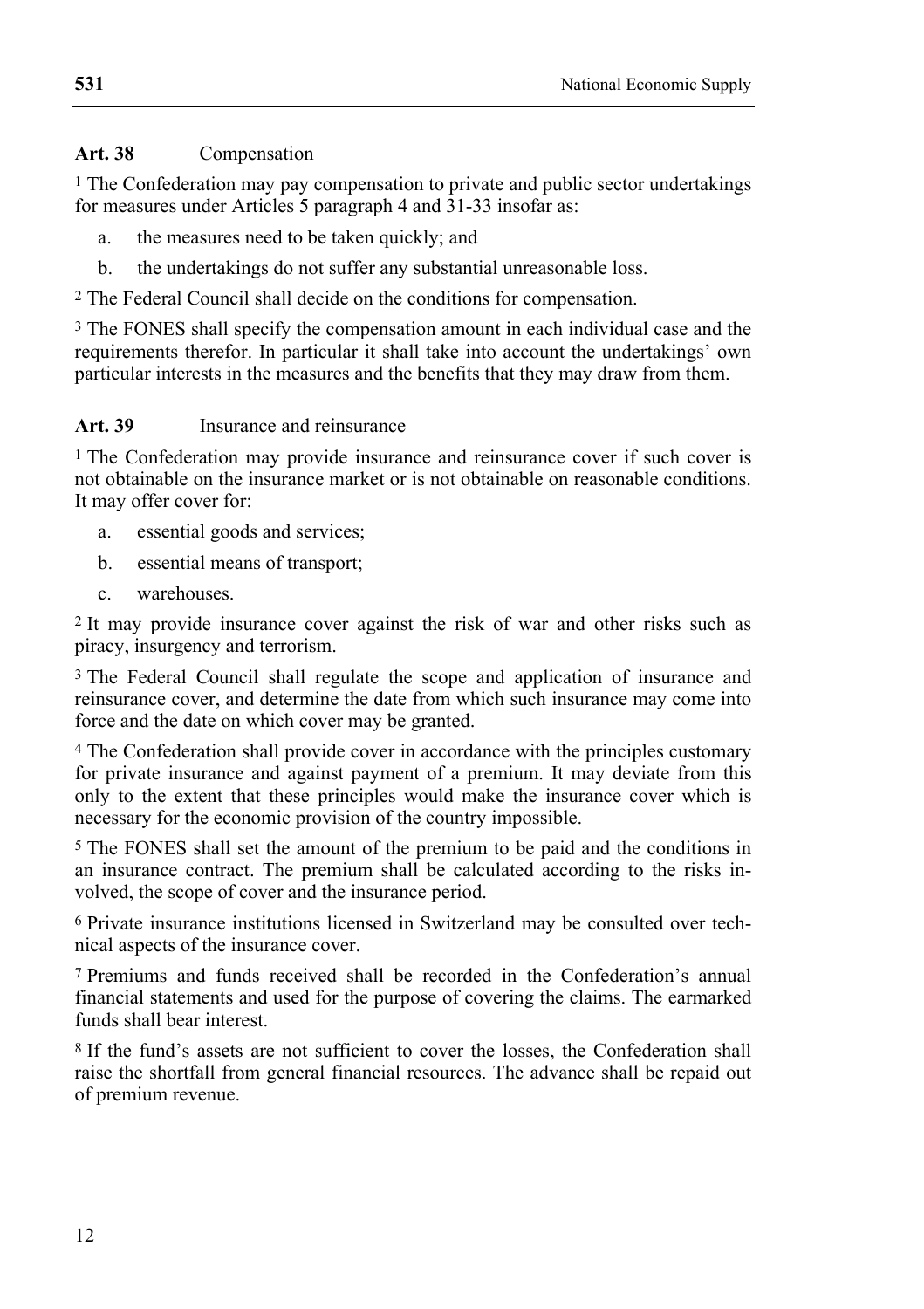## **Chapter 5 Administrative Measures**

#### **Art. 40** Coercive measures

If any of the provisions in this Act, the implementing ordinances, rulings or contracts are infringed, the FONES may:

- a. take alternative measures at the cost of the obligor;
- b. issue precautionary seizure orders;
- c. withdraw or refuse authorisations; and
- d. impose sales and purchasing restrictions and restrict allocations.

#### Art. 41 Recovery and forfeiture to the Confederation

1 Funding assistance and similar payments may be recovered, irrespective of liability under the criminal law, if they have been wrongfully paid out or if the undertaking fails to comply with the obligations imposed on it despite receiving a warning.

2 Goods and proprietary advantages that have been obtained or granted as a result of a violation of this Act or its implementing provisions, individual rulings and contracts based thereon shall be forfeited to the Confederation, irrespective of liability under the criminal law for the violation.

3 In the event that an undertaking no longer possesses the goods or assets by means of which it has obtained an unlawful advantage, the Confederation shall be accorded a right to damages against the undertaking corresponding to the value of the unlawfully obtained advantage.

4 Third parties who are not at fault but who have sustained loss as a result of the conduct of undertakings liable to return goods may request that the FONES return the share of confiscated goods and proprietary advantages due to them.

5 Recovery and forfeiture pursuant to this provision take precedence over the provisions on forfeiture in Articles 70–72 of the Swiss Criminal Code<sup>8</sup>.

#### Art. 42 Ruling on administrative measures

1 The FONES shall, by means of a ruling, take measures in accordance with Articles 40 and 41.

2 If the Confederation incurs procedural costs when recovering goods or proprietary advantages, third parties who have sustained loss in terms of Article 41 paragraph 4 must each bear an appropriate share of such costs. The FONES shall determine the amount due in a ruling.

#### Art. 43 Penalty damages

<sup>1</sup> The FONES shall in each case determine the level of the penalty damages to be imposed, subject to the contractually agreed limits.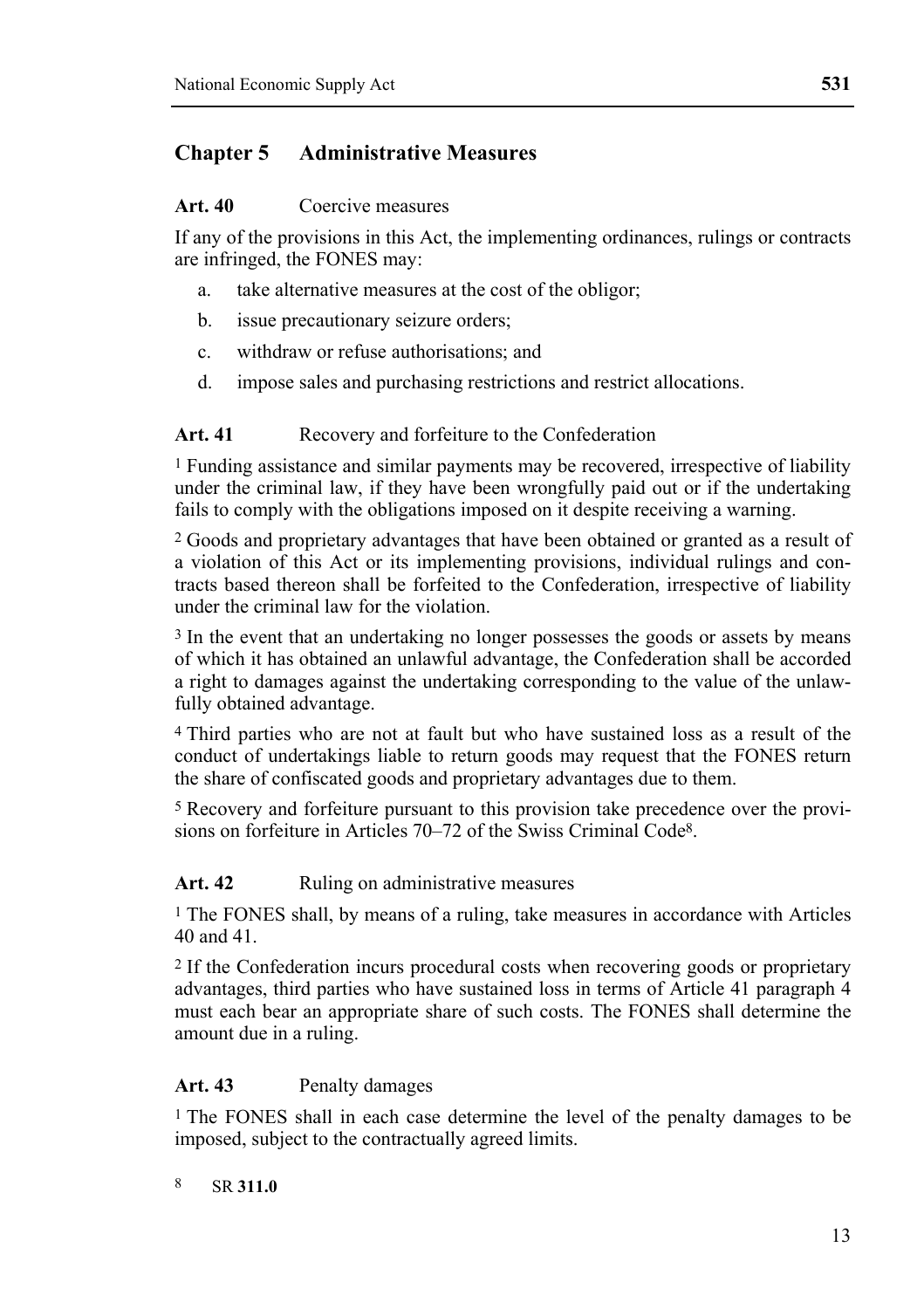2 If the imposition of penalty damages or the level of such damages is contested, the FONES shall refer the matter to the Federal Administrative Court.

3 The imposition of penalty damages does not relieve the penalised party of its obligation to fulfil its contractual obligations.

## **Art. 44** Prescription

1 Claims by the Confederation in accordance with Articles 41 and 43 are subject to a prescriptive period of one year from the date on which the legal basis for the claim came to the knowledge of the competent federal authority, and five years at the latest from the date on which the claim arose. If, however, the claim is derived from a criminal offence that is subject to a longer prescriptive period under the criminal law, then this longer period applies.

2 The prescriptive period is interrupted by any act asserting the claim; it is suspended for as long as the respondent may not be pursued in Switzerland.

3 The claims of parties who have suffered loss in terms of Article 41 paragraph 4 are subject to a prescriptive period of one year from the date on which the party suffering loss was notified of the seizure of the unlawfully obtained goods or proprietary assets by the Confederation, but at the latest five years from the date of seizure.

## **Chapter 6 Legal Remedies**

### **Art. 45** Opposition

1 Opposition may be filed against rulings based on Articles 31–33 or related implementing provisions.

2 The opposition must be made in writing to the competent authority within five days of the ruling being issued. It must contain an application and set out the facts justifying opposition.

### **Art. 46** Objection

<sup>1</sup> An objection may be filed with the FONES against rulings issued by business organisations (Art. 60).

2 An objection may be filed with the Federal Administrative Court against rulings of the final cantonal instance.

3 Objections to rulings based on Articles 31–33 or related implementing provisions must be submitted within five days. They shall have no suspensive effect.

4 In addition, the objection procedure is governed by the general provisions on the administration of federal justice.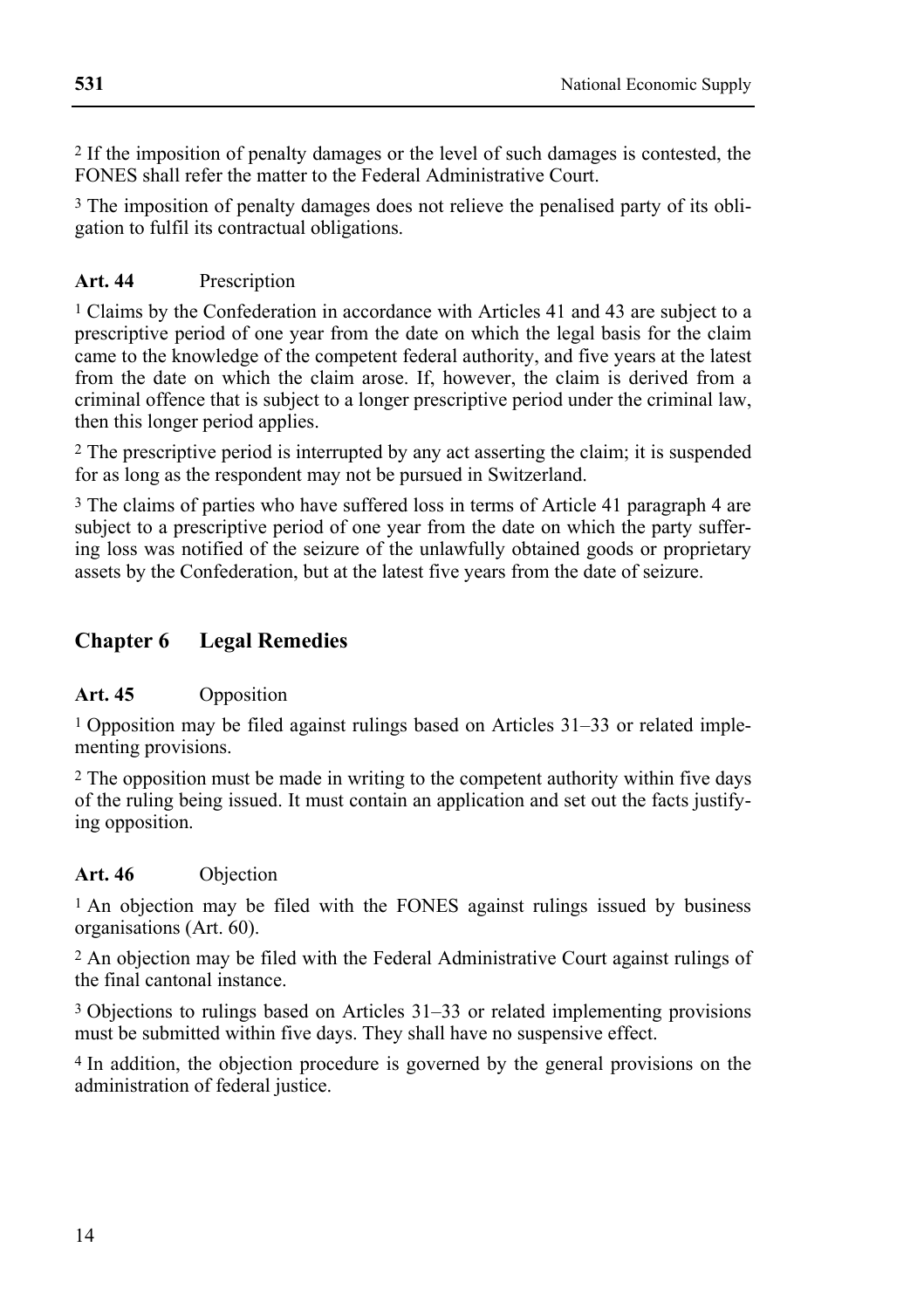#### **Art. 47** Claims procedure

On application, the Federal Administrative Court shall rule on disputes between:

- a. parties to compulsory stocks agreements under this Act;
- b. holders of compulsory stocks and compulsory stocks organisations.

#### **Art. 48** Civil courts

The civil courts have jurisdiction in disputes over:

- a. the right of separation and lien held by the Confederation in respect of compulsory stocks and means of transport;
- b. any indemnity rights held by the Confederation and avoidance actions.

## **Chapter 7 Criminal Provisions**

#### Art. 49 Violation of national economic supply measures

1 Any person who wilfully:

- a. violates regulations on measures based on Articles 5 paragraph 4, 28 paragraph 1, 29, 31 paragraph 1, 32 paragraph 1 and 33 paragraph 2;
- b. ignores a ruling based on this Act or related implementing provisions despite being notified of the penalties that may be imposed under this Article;
- c. breaches a contract entered into on the basis of this Act or related implementing provisions despite being notified of the penalties that may be imposed under this Article

is liable to a custodial sentence not exceeding three years or a monetary penalty.

2 If the offender acts negligently, the penalty shall be a monetary penalty not exceeding 180 daily penalty units.

#### Art. 50 Violation of the obligation to provide information

Any person who is required to provide information under Article 64, a related implementing provision, a ruling or agreement but provides untrue or incomplete information is liable to a custodial sentence not exceeding one year or to a monetary penalty.

#### Art. 51 Fraud in respect of payments and services

In cases of fraud in respect of payment and services, forgery of documents, obtaining a false certificate by fraud, and suppression of documents, Articles 14–16 of the Federal Act on Administrative Criminal Law of 22 March 19749 apply. The penalty is however a custodial sentence not exceeding five years or a monetary penalty.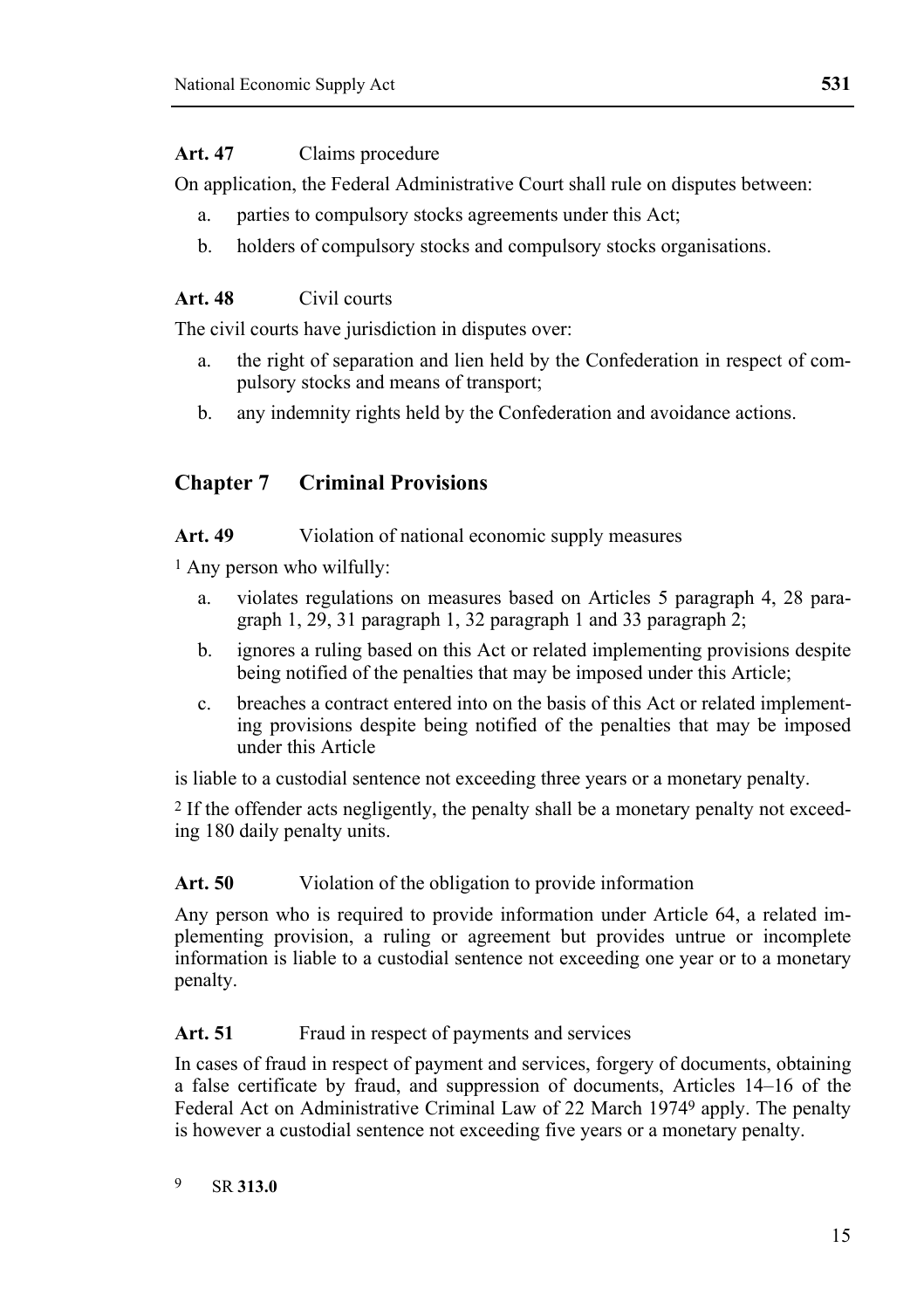### Art. 52 Handling stolen goods

1 Any person who takes possession of, accepts as a gift or as the subject of a pledge, conceals, or assists in the disposal of goods which he knows or must believe to have been acquired by way of an offence under this Act is liable to a custodial sentence not exceeding five years or to a monetary penalty.

2 The person in receipt of stolen goods is liable to the penalties that may be imposed in respect of the principal offence if they are less severe.

## **Art. 53** Assisting offenders

1 Any person who in relation to criminal proceedings for an offence under Articles 49–52 assists another in evading prosecution or the execution of a penalty, and any person who assists in securing for the offender or another participant the advantages obtained from such an offence is liable to the penalties that may be imposed on the offender.

2 Any person who assists by unlawful means in making the implementation of a measure under this Act or its implementing provisions impossible is liable to a custodial sentence not exceeding five years or to a monetary penalty.

<sup>3</sup> If the offender is closely related to the beneficiaries of his offence, then the court may at its discretion reduce or dispense with the penalty.

#### Art. 54 Spreading rumours

Any person who in times of impending threat or existing severe shortages knowingly spreads false or distorting allegations in relation to measures relating to national economic supply with the intention of obtaining undue advantage for himself or another is liable to a custodial sentence not exceeding three years or to a monetary penalty.

### **Art. 55** Prosecution

1 The cantons prosecute and judge offences under this Act.

2 Offences against the provisions of this Act relating to authorisation requirements for the import of goods (Art. 7 para. 3) and on restricting exports (Art. 31 para. 2 let. i) are prosecuted and judged by the Federal Customs Administration (FCA).

3 If an offence both contravenes paragraph 2 and constitutes an offence prosecuted by the FCA, the penalty for the more serious offence applies. The FCA may increase the penalty appropriately.

## Art. 56 FONES legal status

The FONES may exercise the rights of a private plaintiff in proceedings and may also reject a summary penalty order. The public prosecutor shall notify the FONES that preliminary proceedings have been initiated.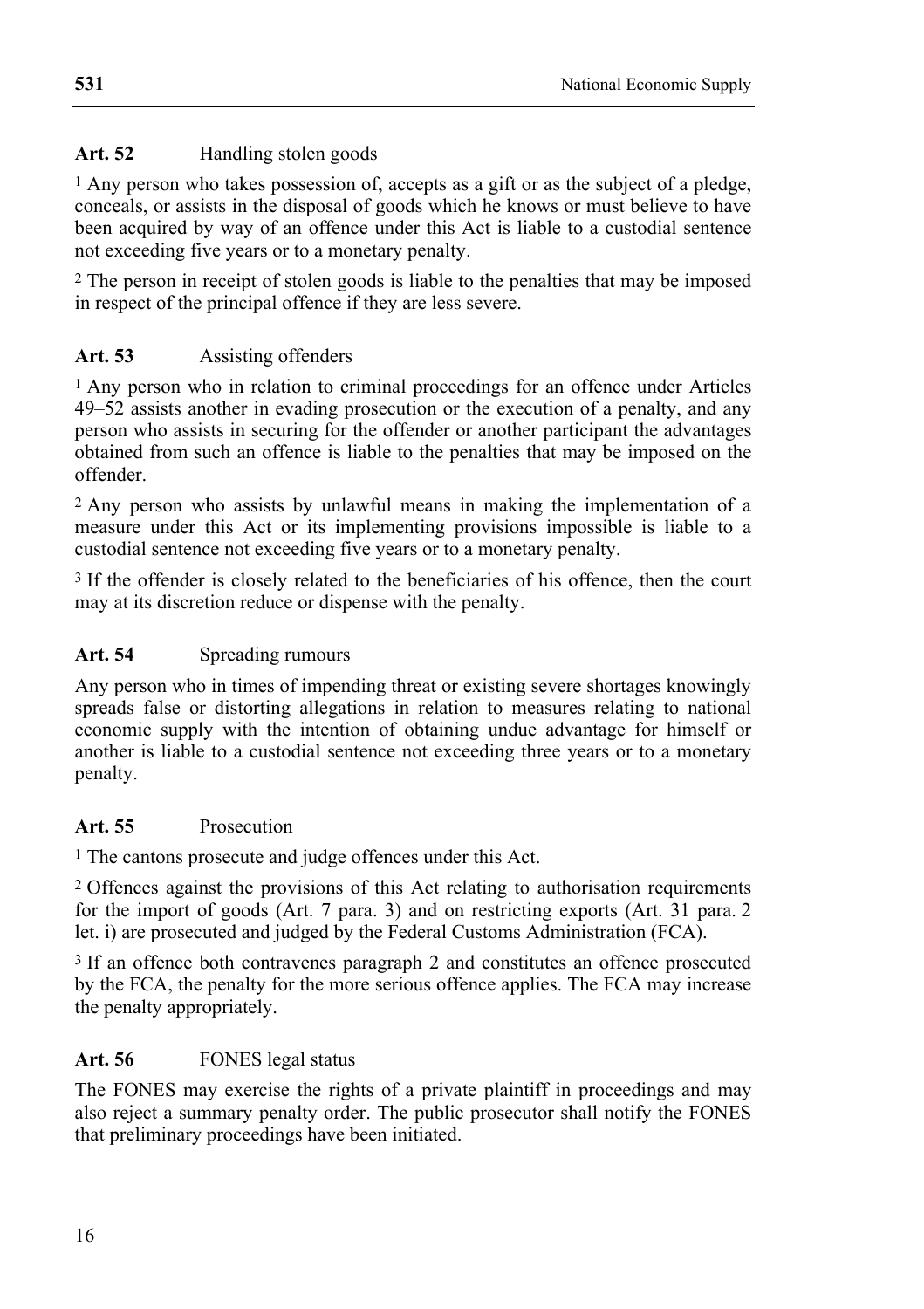## **Chapter 8 Enforcement**

#### **Art. 57** Principles

<sup>1</sup> The Federal Council shall issue the implementing provisions and order all necessary measures.

2 It shall appoint the individual specialist divisions. These may maintain full-time offices.

3 To mitigate severe shortages, it may transfer the authority to release compulsory stocks to the EAER as a precautionary measure.

4 It may authorise the FONES to issue provisions of a technical or administrative nature for the implementation of measures under Articles 31–33.

5 It shall ensure that the general public, private sector and public authorities are sufficiently informed about the supply situation and issues recommendations on increasing security of supply.

#### **Art. 58** Delegate for National Economic Supply

1 The Federal Council shall appoint a Delegate for National Economic Supply from the private sector.

2 The Delegate heads the FONES and the specialist divisions on a part-time basis.

#### **Art. 59** Cantons

1 The cantons shall issue the regulations for the implementation of the tasks assigned to them and make the required administrative appointments.

2 In the event that a canton fails to issue the required implementing provisions in time, then the Federal Council shall order the necessary measures by enacting an ordinance.

3 The Federal Council shall supervise implementation by the cantons. It shall act in individual cases in the place of any canton that has failed to fulfil its duties. In such cases, the canton pays the costs incurred.

#### Art. 60 Private-sector organisations

<sup>1</sup> The Federal Council may transfer public tasks to private-sector organisations in accordance with this Act, in particular:

- a. monitoring and supervisory activities;
- b. market observation and analysis;
- c. implementing preparatory and intervention measures.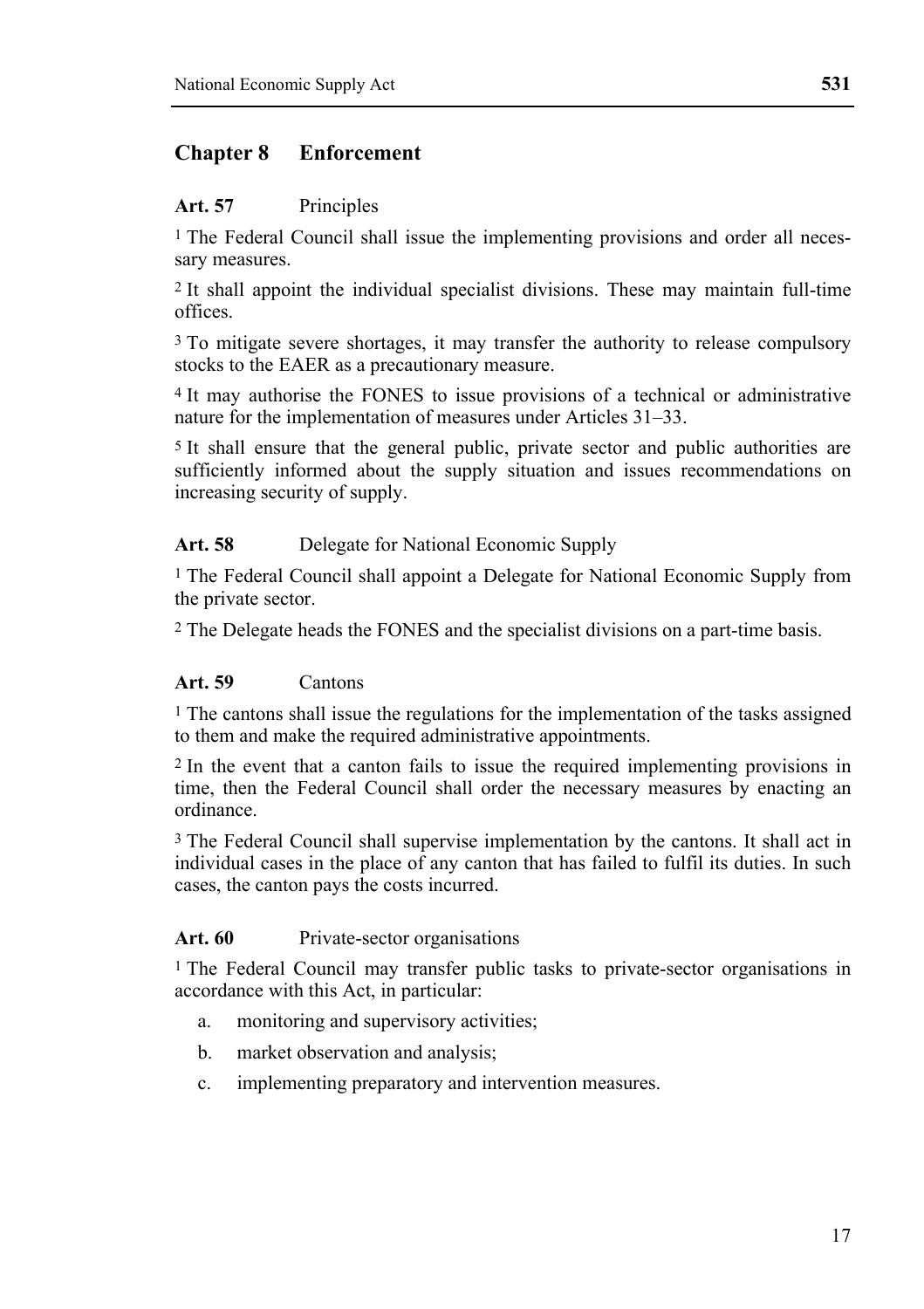2 It may delegate tasks relating to stockpiling to private entities which administer guarantee funds. The FONES may conclude service agreements with the private entities.

3 The FONES oversees the organisations charged with these tasks.

#### Art. 61 International cooperation

1 In order to ensure national economic supply, the Federal Council may conclude international agreements on:

- a. the exchange of information and cooperation;
- b. participation in international bodies in the field of economic supply;
- c. the preparation, application and coordination of measures to overcome supply crises.

2 It may also introduce economic intervention measures to meet international obligations even if there is no existing domestic supply shortage or threat thereof.

#### Art. 62 Monitoring of supply situation and statistical surveys

1 The Federal Council shall constantly monitor the supply situation and commission statistical surveys required to guarantee national economic supply.

2 In this it refers to surveys conducted by other authorities and by the private sector. It ensures that the gathering and processing of statistical data does not distort competition.

#### **Art. 63** Duty of confidentiality

Any person involved in the implementation of this Act is required to preserve professional confidentiality.

### Art. 64 Obligation to provide information

1 Everyone must provide the competent authorities and the private sector organisations involved with all the information required for the implementation of this Act, make the required documents available and permit access to their premises and land.

2 Article 169 of the Criminal Procedure Code10 applies by analogy.

3 Irrespective of any duty of confidentiality, the FCA shall provide the FONES, the specialist divisions, the private entities managing the guarantee funds and the private-sector organisations with receipts and data, insofar as these are essential for the implementation of the Act.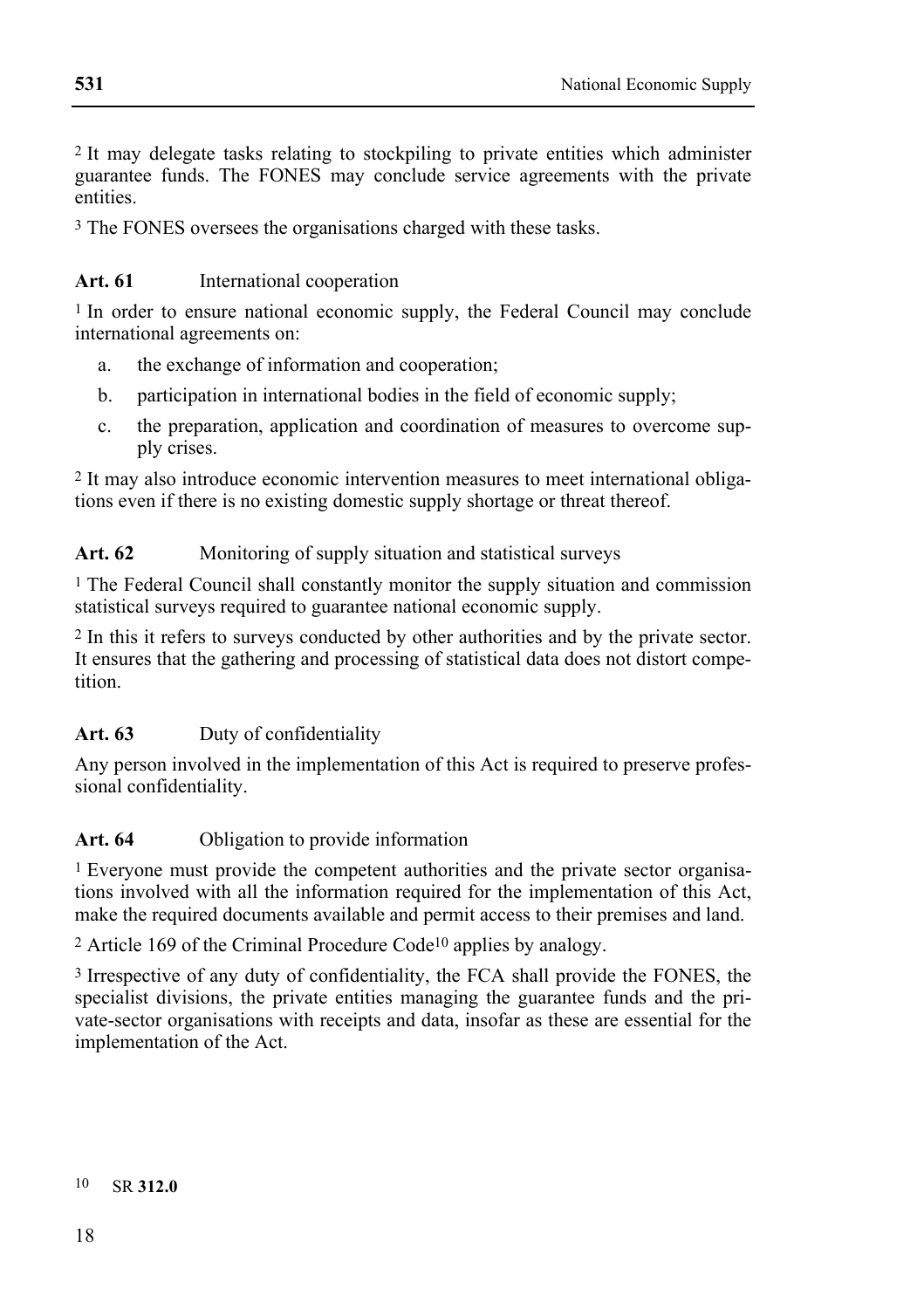## **Chapter 9 Final provisions**

Art. 65 Repeal and amendment of other legislation The repeal and amendment of other legislation is regulated in Annex 2.

**Art. 66** Referendum and commencement

<sup>1</sup> This Act is subject to an optional referendum.

2 The Federal Council shall determine the commencement date.

Commencement date: 1 June 201711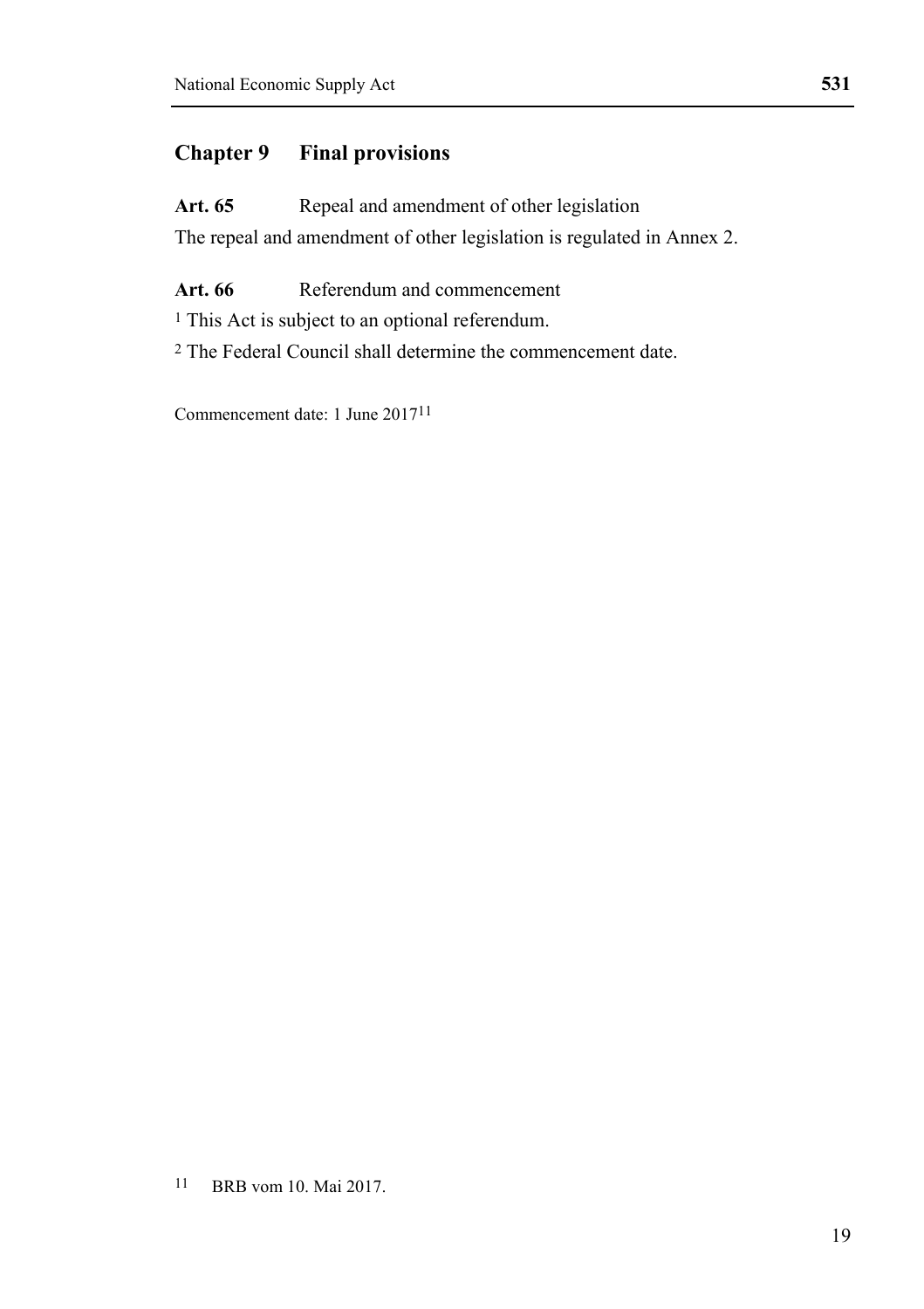*Annex 1*  (Art. 34 paras. 1 and 4)

# **Temporary non-applicability of provisions of other legislation**

The Federal Council may declare the following provisions to be temporarily inapplicable:

1. Article 2 paragraph 2 of the Road Traffic Act of 19 December 195812.

## 12 SR **741.01**